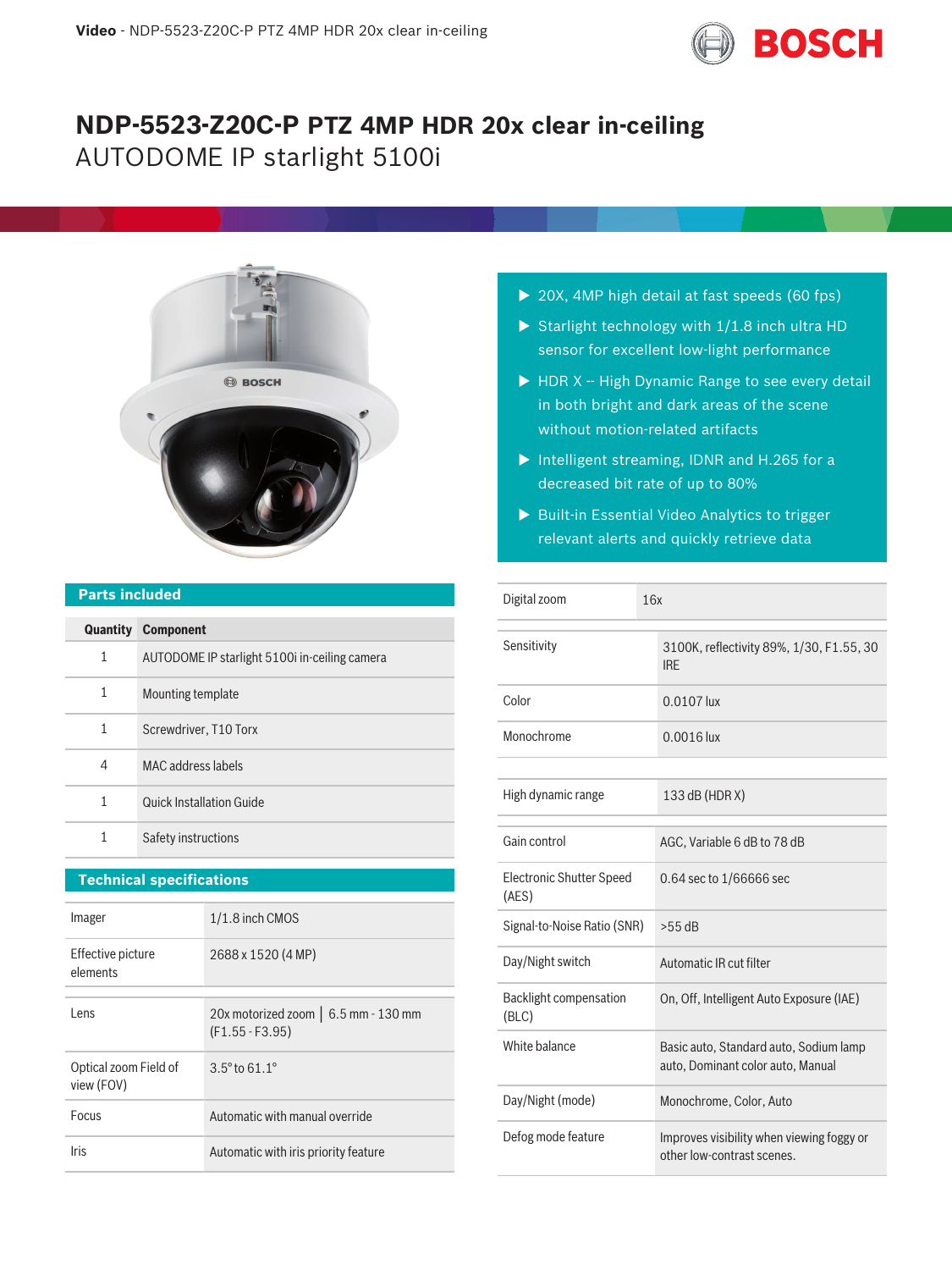| Sector/Titling        | 16 independent sectors with 20 characters per<br>title                                                              |
|-----------------------|---------------------------------------------------------------------------------------------------------------------|
| <b>Privacy Masks</b>  | 32 individually configurable privacy masks                                                                          |
| Privacy Masks pattern | Black, White, Gray, Auto (average background<br>color)                                                              |
| Supported Languages   | English, German, Spanish, French, Italian,<br>Dutch, Polish, Portuguese, Russian, Japanese,<br>Chinese (simplified) |

## **Video Content Analysis**

| Analysis type                | <b>Essential Video Analytics</b>                                          |
|------------------------------|---------------------------------------------------------------------------|
| Configurations               | Silent VCA / Profile 1/2 / Scheduled / Event<br>triggered                 |
| Alarm rules                  | Any object                                                                |
| (combinable)                 | Object in field                                                           |
|                              | Line crossing                                                             |
|                              | Enter / leave field                                                       |
|                              | Loitering                                                                 |
|                              | <b>Follow route</b>                                                       |
|                              | Idle / removed object                                                     |
|                              | Counting                                                                  |
|                              | Occupancy                                                                 |
|                              | Crowd density estimation                                                  |
|                              | Condition change                                                          |
|                              | Similarity search                                                         |
| Object filters               | Duration                                                                  |
|                              | Size                                                                      |
|                              | Aspect ratio                                                              |
|                              | Speed                                                                     |
|                              | <b>Direction</b>                                                          |
|                              | Color                                                                     |
|                              | Object classes (4)                                                        |
| Calibration /<br>Geolocation | Accelerometer data and camera height                                      |
| Tamper detection             | Maskable                                                                  |
| Detection                    | Audio                                                                     |
| <b>Mechanical</b>            |                                                                           |
| Pan/Tilt modes               | Normal: 0.1% - 120%   Turbo: Pan: 0.1% -<br>300°/s; Tilt: 0.1°/s - 200°/s |
| Pre-position speed           | Pan: 300°/s   Tilt: 200°/s                                                |
|                              |                                                                           |

| Pan Range                                                                  | 360° continuous                                                                                                                                                                                                                                                                                                                                                    |
|----------------------------------------------------------------------------|--------------------------------------------------------------------------------------------------------------------------------------------------------------------------------------------------------------------------------------------------------------------------------------------------------------------------------------------------------------------|
| <b>Tilt Angle</b>                                                          | -90° to 0° (Auto-flip 180°)                                                                                                                                                                                                                                                                                                                                        |
| Pre-position Accuracy                                                      | $± 0.1°$ typ.                                                                                                                                                                                                                                                                                                                                                      |
| Pre-positions                                                              | 256                                                                                                                                                                                                                                                                                                                                                                |
| Tours                                                                      | Recorded tours: two (2), maximum total duration<br>15 minutes (depending on the amount of<br>commands sent during recording)  <br>Pre-position tour: one (1), consisting of up to<br>256 scenes consecutively, and one (1),<br>customized up to 64 scenes                                                                                                          |
| <b>Electrical</b>                                                          |                                                                                                                                                                                                                                                                                                                                                                    |
| Power source                                                               | 24 VAC   PoE+ (IEEE 802.3at, class 4<br>standard)                                                                                                                                                                                                                                                                                                                  |
| Power consumption (in-<br>ceiling)                                         | 14.4 W / 25.2VAC                                                                                                                                                                                                                                                                                                                                                   |
| Power consumption<br>(pendant) (standard<br>operation, with heater<br>OFF) | 14.4 W / 25.2VAC                                                                                                                                                                                                                                                                                                                                                   |
| Power consumption<br>(pendant) (maximum,<br>with heater ON)                | 20.1 W / 31.2VAC                                                                                                                                                                                                                                                                                                                                                   |
| <b>Network</b>                                                             |                                                                                                                                                                                                                                                                                                                                                                    |
| <b>Fthernet</b>                                                            | 10/100BASE-T                                                                                                                                                                                                                                                                                                                                                       |
| Encryption                                                                 | TLS 1.2, SSL, DES, 3DES, AES                                                                                                                                                                                                                                                                                                                                       |
| Protocols                                                                  | IPv4, IPv6, UDP, TCP, HTTP, HTTPS, RTP/<br>RICP, IGMP V2/V3, ICMP, ICMPv6, RISP, FIP,<br>ARP, DHCP, APIPA (Auto-IP, link local address),<br>NTP (SNTP), SNMP (V1, V3, MIB-II), 802.1x,<br>DNS, DNSv6, DDNS (DynDNS.org,<br>selfHOST.de, no-ip.com), SMTP, iSCSI,<br>UPnP (SSDP), DiffServ (QoS), LLDP, SOAP,<br>Dropbox <sup>™</sup> , CHAP, digest authentication |
| Interoperability                                                           | ONVIF Profile S, ONVIF Profile G, ONVIF Profile<br>T, GB/T 28181                                                                                                                                                                                                                                                                                                   |
| Video compression                                                          | H.265<br>H.264<br>M-JPEG                                                                                                                                                                                                                                                                                                                                           |
| Streaming                                                                  | Four (4) streams: Two (2) configurable streams<br>in H.264 or H.265<br>One (1) I-frame-only stream based on first stream<br>One (1) M-JPEG Stream                                                                                                                                                                                                                  |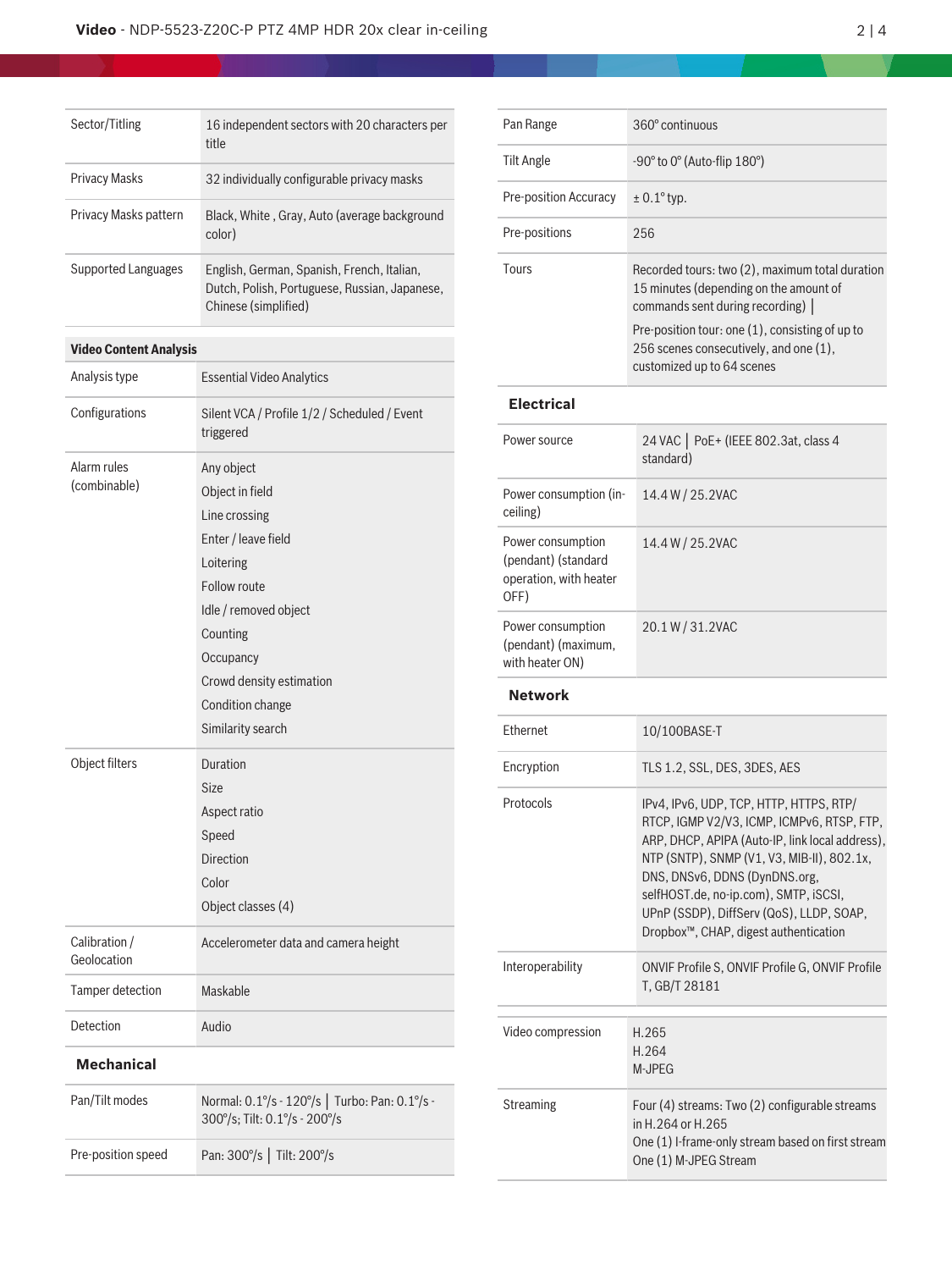#### **Video** - NDP-5523-Z20C-P PTZ 4MP HDR 20x clear in-ceiling 3 2 3 3 4

| Maximum frame rate   | 60fps at all resolutions |
|----------------------|--------------------------|
| IP delay (typical)   | 60 fps: 200 ms           |
| <b>Resolution</b>    |                          |
| 1440p                | 2560 x 1440              |
| 1080p HD             | 1920 x 1080              |
| 720p HD              | 1280 x 720               |
| 1.3 MP 5:4 (cropped) | 1280 x 1024              |
| D14:3 (cropped)      | 704 x 576                |
| 640 x 480            | 640 x 489                |
| 432p SD              | 768 x 432                |
| 288p SD              | 512 x 288                |
| 144p SD              | 256 x 144                |

#### **Bitrate 2560 x 1440**

| <b>FPS</b>     | H.264 | H.265 |
|----------------|-------|-------|
| 60             | 8980  | 6720  |
| 30             | 5480  | 4120  |
| 25             | 4820  | 3620  |
| 15             | 3380  | 2520  |
| 8              | 2180  | 1640  |
| 4              | 1340  | 1000  |
| $\overline{2}$ | 840   | 620   |
| $\mathbf{1}$   | 520   | 380   |

Actual bitrate may vary depending on the pictures settings of the scene and on encoding configurations.

#### **Local Storage**

| Memory card slot | Support a memory card with a maximum of 32     |
|------------------|------------------------------------------------|
|                  | GB (microSDHC) / 2 TB (microSDXC) (user-       |
|                  | supplied). (An SD card of Class 6 or higher is |
|                  | recommended for HD recording.)                 |

#### **User Connections**

| Power        | RJ45 10/100 Base-T PoE+ (IEEE 802.3at, class<br>4 standard)   21-30 VAC, 50/60 Hz |
|--------------|-----------------------------------------------------------------------------------|
| Alarm Inputs |                                                                                   |

| <b>Alarm Outputs</b>                  | 1 relay output 5 VDC, 150 mA maximum                                                                                                                       |
|---------------------------------------|------------------------------------------------------------------------------------------------------------------------------------------------------------|
| Audio                                 | 1x mono line in, 1x mono line out                                                                                                                          |
| Signal line in                        | 94 kOhm typical, 1 Vrms maximum                                                                                                                            |
| Signal line out                       | 1 kOhm typical, 1 Vrms maximum                                                                                                                             |
| <b>Audio</b>                          |                                                                                                                                                            |
| Compression                           | G.711, 8kHz sampling rate   L16, 16kHz<br>sampling rate   AAC, 16kHz sampling rate                                                                         |
| Interface                             | 1/1 Channel In/Out                                                                                                                                         |
| <b>Environmental</b>                  |                                                                                                                                                            |
| Operating temperature                 | $-10$ °C to +60 °C<br>$(+14 °F to +140 °F)$                                                                                                                |
| Humidity                              | Up to 90% RH, non-condensing                                                                                                                               |
| Storage temperature                   | $-40$ °C to +60 °C<br>$(-40 °F)$ to $+140 °F)$                                                                                                             |
| Ingress Protection<br>Rating/Standard | <b>IP51</b>                                                                                                                                                |
| <b>Construction</b>                   |                                                                                                                                                            |
| Dimensions (DIA x H)                  | 198 mm x 176.6 mm<br>$(7.8 \text{ in } x 6.95 \text{ in})$                                                                                                 |
| Weight                                | 2.1 kg (4.63 lb)                                                                                                                                           |
| <b>Construction material</b>          | Housing: SPCC<br>Trim ring: PC/ABS<br><b>Bubble: Polycarbonate</b>                                                                                         |
| Standard color                        | White (RAL 9003)                                                                                                                                           |
| Dimensions (D x H)                    | 207 mm x 303.6 mm<br>$(8.15 \text{ in } x 11.95 \text{ in})$                                                                                               |
| Weight                                | 3.25 kg (7.17 lb)                                                                                                                                          |
| <b>Construction Material</b>          | Housing: Aluminum<br>Sunshield: Outdoor Grade Plastic<br>Bubble: Polycarbonate, anti-reflective, anti-<br>static, anti-scratch, hydrophobic, UV protective |
| <b>Standard Color</b>                 | <b>White (RAL 9003)</b>                                                                                                                                    |
|                                       |                                                                                                                                                            |